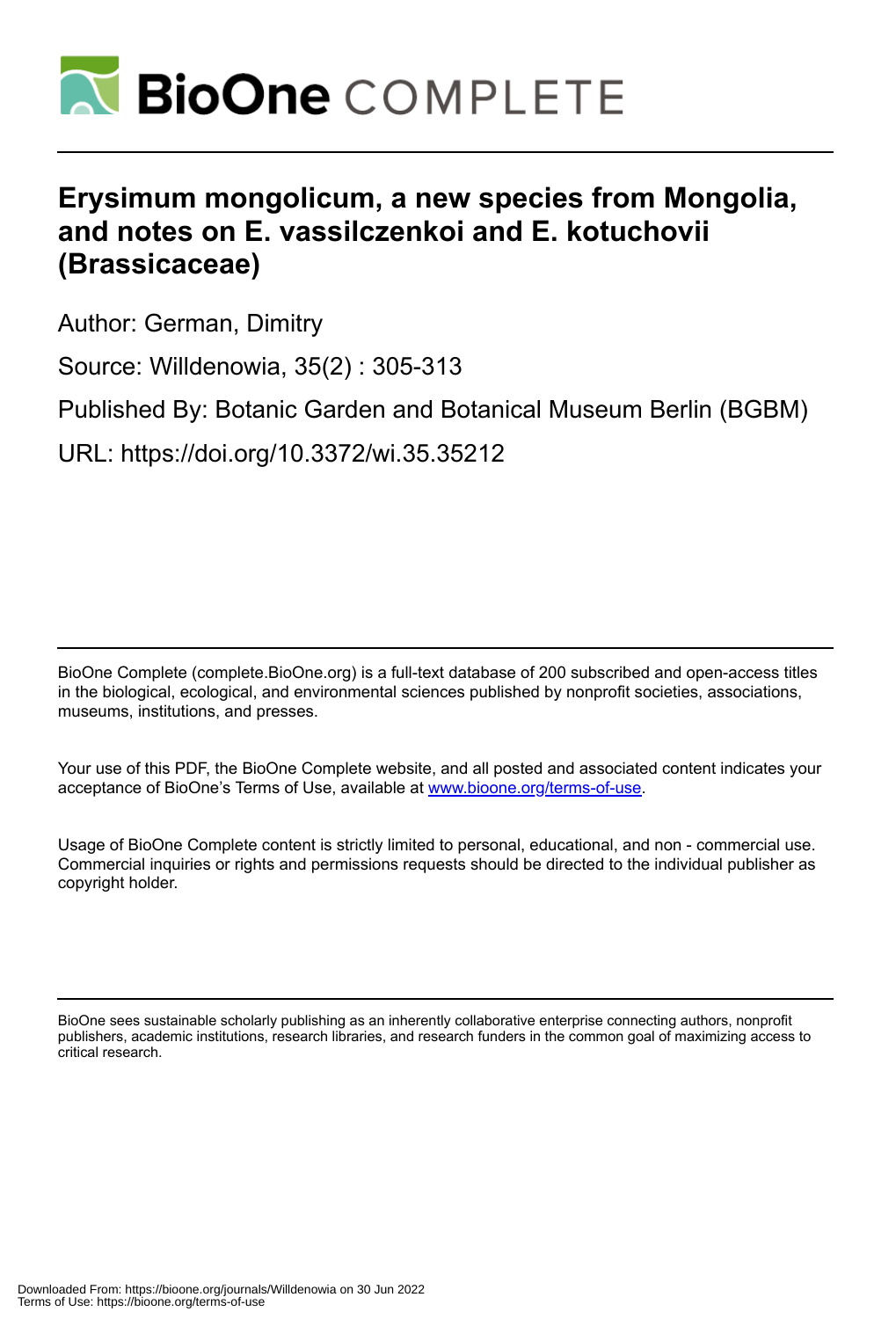# DIMITRY GERMAN

# *Erysimum mongolicum,* **a new species from Mongolia, and notes on** *E. vassilczenkoi* **and** *E. kotuchovii (Brassicaceae)*

#### **Abstract**

German, D.: *Erysimum mongolicum,* a new species from Mongolia, and notes on *E. vassilczenkoi* and *E. kotuchovii (Brassicaceae).* – Willdenowia 35: 305-313. – ISSN 0511-9618; © 2005 BGBM Berlin-Dahlem.

doi:10.3372/wi.35.35212 (available via http://dx.doi.org/)

Taxonomy and distribution of the poorly known *Erysimum vassilczenkoi ( Syrenia macrocarpa) (Brassicaceae)* is revised on the basis of herbarium material and field studies. The presence of the species in the flora of Mongolia is not confirmed; instead, a new species, *E. mongolicum,* is described from the Mongolian Altai, and *E. kotuchovii* is reported for Mongolia for the first time. The distinguishing characters and relationships of the three species are discussed. A map of their distribution and a key to their identification also including the closely related *E. siliculosum* are given. Some comments on the status of *Syrenia* are added.

#### **Introduction**

The present paper deals with the problematic and poorly known N and Central Asian species group around *Erysimum vassilczenkoi* Polatschek, a species originally described as *Syrenia macrocarpa* Vassilcz. (Vassilczenko 1939: 640). *Syrenia* Andrz. ex Besser is treated by many authors as congeneric with *Erysimum* L. (e.g. Polatschek 1994, Appel & Al-Shehbaz 2002, Zhou & al. 2001), for which reason the species was transferred to *Erysimum* by Polatschek (1994: 201), who gave it the new name *E. vassilczenkoi* to avoid creating a later homonym of *E. macrocarpum* (Rupr.) Stev. ex Trautv. (1883).

The distribution area of *Erysimum vassilczenkoi* has been a matter of controversy since its publication in 1939. Vassilczenko based his taxon on a collection from the Blandy-Kul-Kum sands, situated in the border region of Kazakhstan and China (NE part of Zaissan depression), and only two more collections (*Sedelnikov s.n.* of 11.7.1908, and *Fedtschenko 2323* of 6.8.1908, both LE), also from the NE part of Zaissan depression, from the Akkum sands along the river Alkabek, were available to him, when preparing the treatment of *Syrenia* for the Flora SSSR (Vassilczenko 1939). Nevertheless, he reported the species not only for the Balkhash region in Middle Asia, to which the Zaissan depression belongs according to the floristic divisions used in the Flora SSSR, but also for "W Siberia (Altai)" (Vassilczenko 1939: 130). The reason for this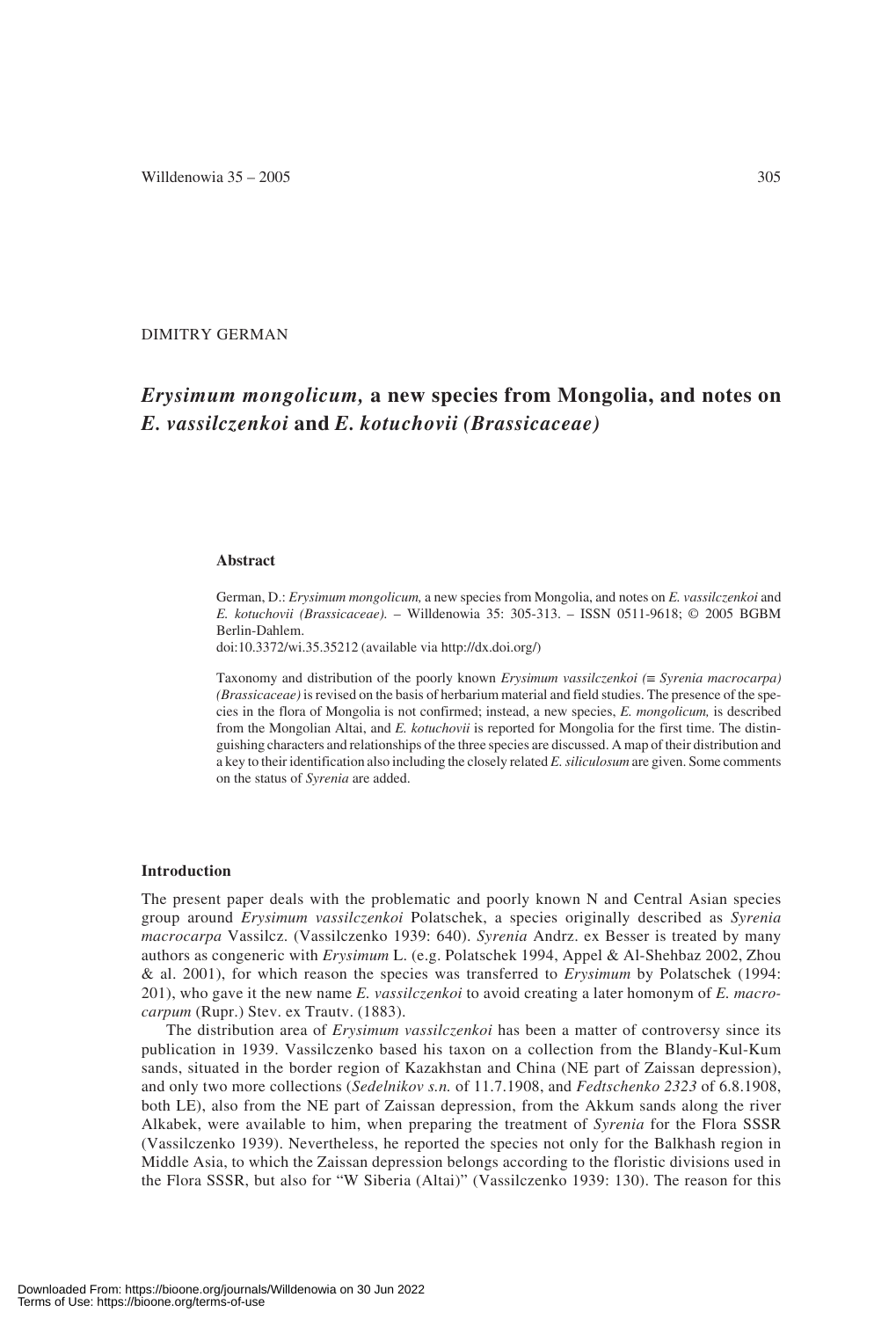puzzling range extension we find on the label of the type specimen: the label template contains the printed locality information "Semipalatinskaya oblast'[Semipalatinsk region], Ust'- Kamenogorsky uezd [Ust'-Kamenogorsk district], Altai mts.", to which the collector added the handwritten locality: "Blandy-Kul-Kum sands near the mountains" but did not cross out the (partly) contradicting and misleading template text.

This first erroneous range extension was subsequently strongly widened once more by Vassil'eva (1961), who reported the species for several floristic units of E Kazakhstan, i.e. Zaissan and Balkhash-Alakol depressions (in contrast to Flora SSSR the latter is treated as a separate floristic district in Flora Kazakhstana), Altai and Dzungarian Alatau Mts. Neither Adylov (1974) nor Goloskokov (1984) confirmed the occurrence of *Syrenia macrocarpa* in the Dzungarian Alatau, and the first author also emphasized the lack of any material from the Balkhash-Alakol depression (Adylov 1974: 80). A further range extension was made by An (1983) and Kuan (1987), who reported *S. macrocarpa* for Xinjiang. However, later An (1995) did not include the species into Flora Xinjiangensis nor gave any comments on the previous reports of the species for Xinjiang and China. Zhou  $\&$  al. (2001) did not include the species into Flora of China and regarded its former Chinese records as erroneous: "The record of *Erysimum vassilczenkoi* Polatschek in FRPS (as *Syrenia macrocarpa* Vassilczenko [...]) is very likely based on misidentified plants of *E. siliculosum*" (Zhou & al. 2001: 169). Grubov (1976, 1982) reported the species also for the Dzungarian Gobi in W Mongolia, and Gubanov  $\&$  al. (1990) added its report for the Mongolian Altai (near the border with China).

The present author assumed recently (German 2002) that the main part of the distribution area of the species is situated probably in NW China, and pointed out the lack of any material from Altai Mts in the herbaria AA, LE, MW and TK (German 2003a, herbarium abbreviations following Holmgren & Holmgren 1998-). Field studies and additional revision of herbarium material in ALTB, LE, MW and TK revealed that the case is even more complex and that actually three different species are involved as is shown in the present contribution.

#### **Morphological and geographical characterization of the taxa recognized**

*Erysimum vassilczenkoi* Polatschek in Phyton (Horn) 34: 201. 1994 ≡ *Syrenia macrocarpa* Vassilcz. in Komarov, Fl. SSSR 8: 640. 1939 [non *Erysimum macrocarpum* (Rupr.) Stev. ex Trautv. in Acta Horti Petrop. 8: 105. 1883]. – Holotype: [printed text:] "Semipalatinskaya oblast' [Semipalatinsk region], Ust'-Kamenogorsky uezd [Ust'-Kamenogorsk district], Altai Mts" [handwriting, translated:] "Blandy-Kul-Kum sands near the place of their lean on serpentine mountains. 5.1911, *V. Reznitschenko 18*" (LE!; isotype: TK!).

*Other specimens seen*. – "Plants of Semipalatinskaya oblast'. Zaisansk. uezd [Zaissan district], sands Akkum along the bank of Alkabek near Nizhn. Terekty", 11.7.1908, *A. N. Sedelnikov* (LE); "Iter Turkestanicum – 1908. Chinese Dzungaria, Alkabek, sands", 6.8.1908, *B. A. Fedtschenko, 2323* (LE).

*Distribution*. – China (NW Xinjiang), ? NE Kazakhstan.

*Morphology.* – According to the original description, *Erysimum vassilczenkoi* is most closely related to *E. siliculosum* (M. Bieb.) DC. (≡ *Syrenia siliculosa* (M. Bieb.) Andrz. ex Besser), from which it was stated to differ by longer and broader fruits (15-20  $\times$  3-5 mm, not 5-14  $\times$  1.5-3 mm) and broader (up to 8-10, not 2-5 mm wide), broadly oblong (not linear to lanceolate) leaves (Vassilczenko 1939: 130, 640, as *Syrenia macrocarpa*). However, investigation of the available material of *E. vassilczenkoi,* also including an isotype recently traced in the Krylov Herbarium (TK) during the author's visit to Tomsk in December 2004, led to a revised description of several characters. The leaf blades are mostly narrowly obovate with rounded apex (acute to subacute in *E. siliculosum*) and reach a width in lower leaves of 12-15 mm. The length of the fruits without style ("valvate part of fruit", following Dorofeyev 2004) is 14-16.5 mm, but not up to 20 mm. The width of the fruits varies from 3.5 to 5.5 mm (up to 6 mm at base), but because they are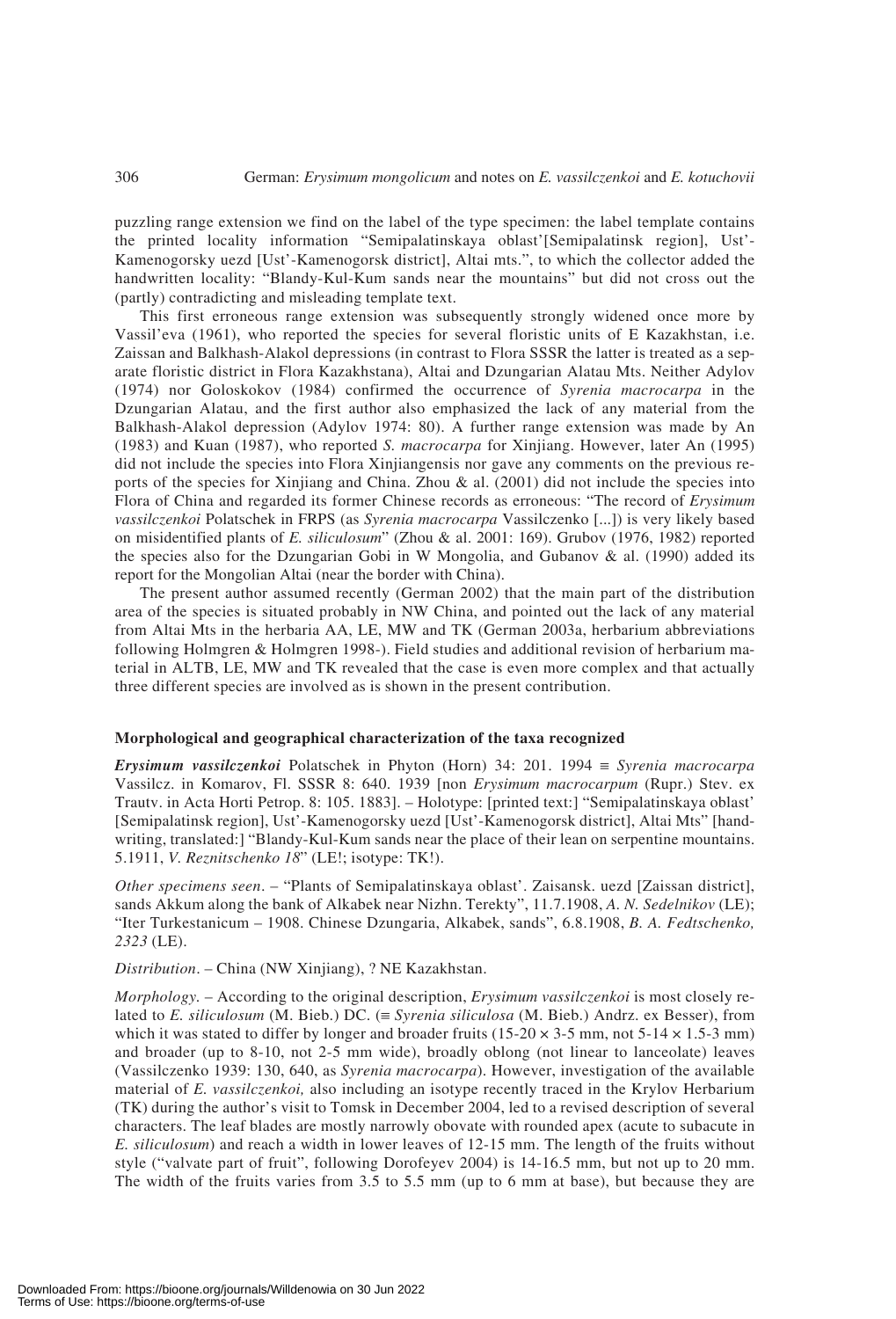#### Willdenowia  $35 - 2005$  307

slightly compressed in the plane of the septum (i.e. angustiseptate, see Appel & Al-Shehbaz 2002: 80), the width of the septum is only 2.5-3.2 mm. Their form is thus oblong, and as it is nearly 3-4 times longer than broad, it is a "silique" (or "silicle"). The style length is (7-)8-9(-10) mm, and the ratio of the length of valvate part of the fruit to the style length is c. 1.7-2.1; the total fruit length (valvate part + style) is 23-26 mm.

*Distribution.* – Only the above cited three of the collections referred in the literature to *Erysimum vassilczenkoi* (or *Syrenia macrocarpa,* respectively) actually represent this species. All three were made within the localised area comprising the Blandy-Kul-Kum and Akkum sands in the Chinese-Kazakhstanian border region in the NE part of the Zaissan depression. Although the protologue and the label of *Sedelnikov* give the Semipalatinsk region (territory of present day Kazakhstan), it is unlikely that the specimens were collected in Khasakhstan. First, the mentioned sands are entirely confined to the territory of China. Second, only in the territory of China the sands in the NE part of the Zaissan depression touch the mountains ("lean on mountains", according to the type label). Fedtschenko's label giving "Chinese Dzungaria" even directly points out that his specimen was collected in China. Hence the three known collections of *E. vassilczenkoi* strongly indicate its occurrence in China, whereas its presence in Kazakhstan needs verification. Exactly the same situation has been reported recently for *Alyssum fedtschenkoanum* N. Busch, which also turned out to be a local endemic to the these sands notwithstanding the information on its wide distribution in NE Kazakhstan and its absence in China (for details see German 2003b).

### *Erysimum mongolicum* D. German, **sp. nov.**

Holotype: Mongolia, Khobdo (Hovd) aimak, Mongolian Altai, valley of Bodonchijn-gol, 30-35 km NE [settlement] Altai, 46°05'N, 92°31'E, 1650-1700 m, sandy bottom of dried stream between rocks, 17.7.2003, *D. A. German* (ALTB; isotypes: B, LE) – Fig. 1.

Ab *Erysimo siliculoso* et *E. vassilczenkoi* siliquis longioribus ((15-)20-28 non 5-16.5 mm) et area geographica et a *E. kotuchovii* indumento siliquorum differt.

Biennial plant, covered throughout with appressed, predominantly malpighiaceous trichomes. *Stems* erect, few-branched, up to 60 cm tall. *Leaves* up to 80 × 8 mm; blades linear-lanceolate, margin entire, basal (rosulate) and lowermost cauline leaves with a petiole 2-3.5 cm long, middle and upper cauline leaves short-petiolate to subsessile, smaller and narrower, all moderately covered with malpighiaceous trichomes mixed with few 3-rayed ones. *Sepals* pale yellow, 8-9 mm long, pairwise connected in the middle part; the lateral sepals 3 mm wide, oblong-ovate, at the base strongly saccate; the median sepals 1.8 mm wide, oblanceolate, at base and apex saccate, narrowly pale-margined, pubescent with 2- and 3-rayed trichomes. *Petals* yellow, glabrous, 14-15 mm long, claw 8.5-9 mm long, blade 5.5-6.5 mm wide, almost round. *Stamens* slightly tetradynamous: the lateral ones 9-9.5 mm, the median ones 10.5-11 mm; filaments of median stamens expanded to 1 mm width; anthers linear, sagittate, 2.5-4 mm long. *Pedicels* 2-4 mm long, in fruits somewhat thickened and 4.5-14 mm long. *Siliques* linear, (15-)20-28 × 1.8-2.2 mm, occasionally shorter, base slightly (up to 2.5-2.8 mm) widened, very gradually narrowed towards apex, strongly 4-angled, almost erect, densely covered with transversely oriented malpighiaceous trichomes intermixed with few 3-rayed ones; valves with prominent, green, slightly keeled midvein; septum narrowly veined. *Style* (4-)6-7(-8) mm long, with few 2- and 3-rayed trichomes, stigma with divergent lobes c. 0.8 mm long. *Seeds* 1.6-2.2 × 0.8-1.1 mm, ovate, elliptic or oblong-elliptic, mostly asymmetric, brown, biseriate, c. 30 per locule.

*Other specimens seen*. – Mongolia: Dzungarian Gobi, foothills of Argalante in 4 km from Ubchu-Bulak, sandy valleys, c. 1700 m, 2.7.1973, *Golubkova & Cogt 161* (LE); Khobdo distr., Mongolian Altai, middle reaches of Bayan-gol, valley of its right tributary Ulyastyjn-Sala, Arshantyjn-Nuruu range, Mt Mogojn-Ulan-Ula, 46°23'N, 91°14'E, N macroslope, c. 2000 m, gravel slopes & sandy sairs, 21.6.2004. *S. A. Dyachenko & P. A. Kossaczev* (ALTB).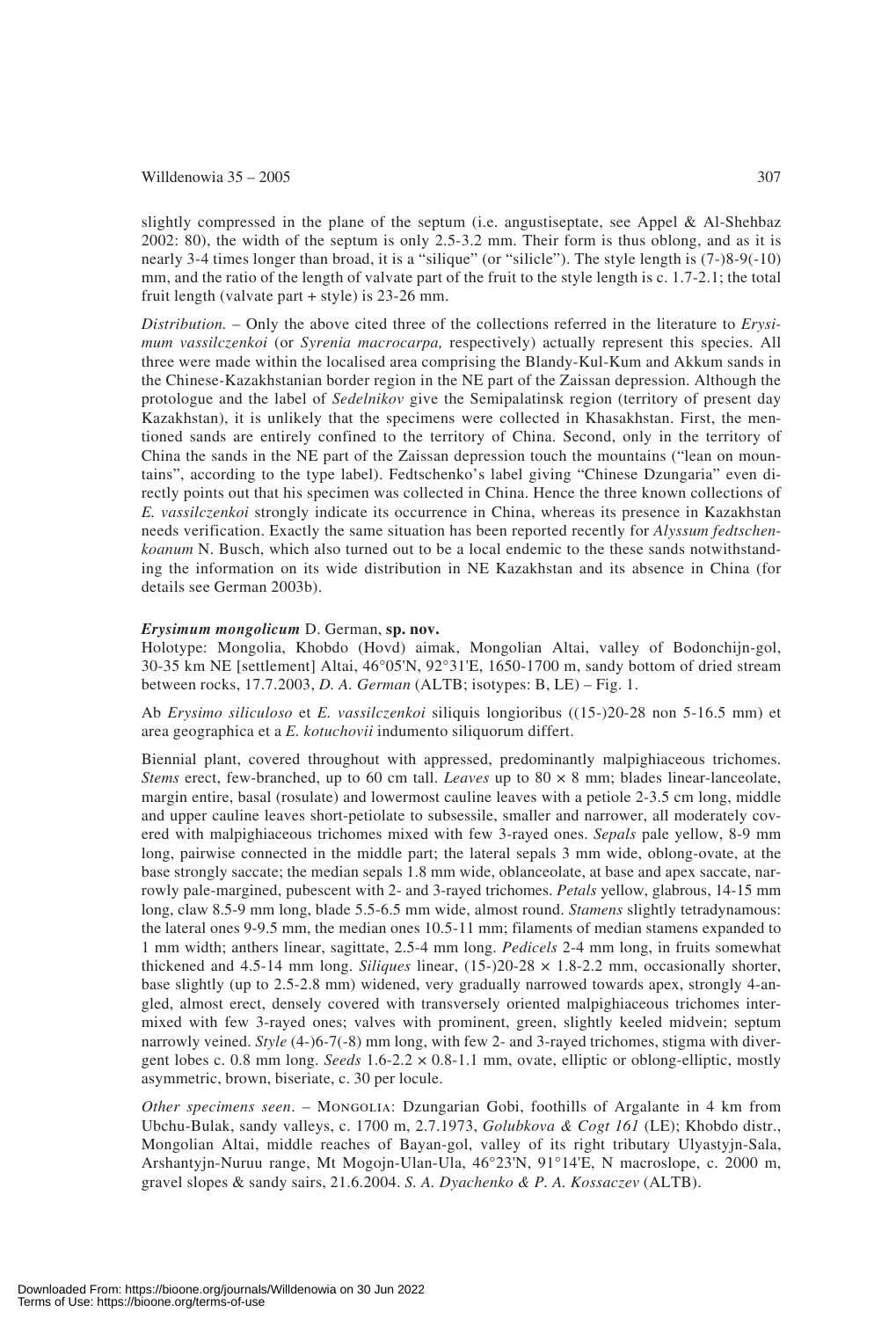

Fig. 1. *Erysimum mongolicum* – holotype specimen.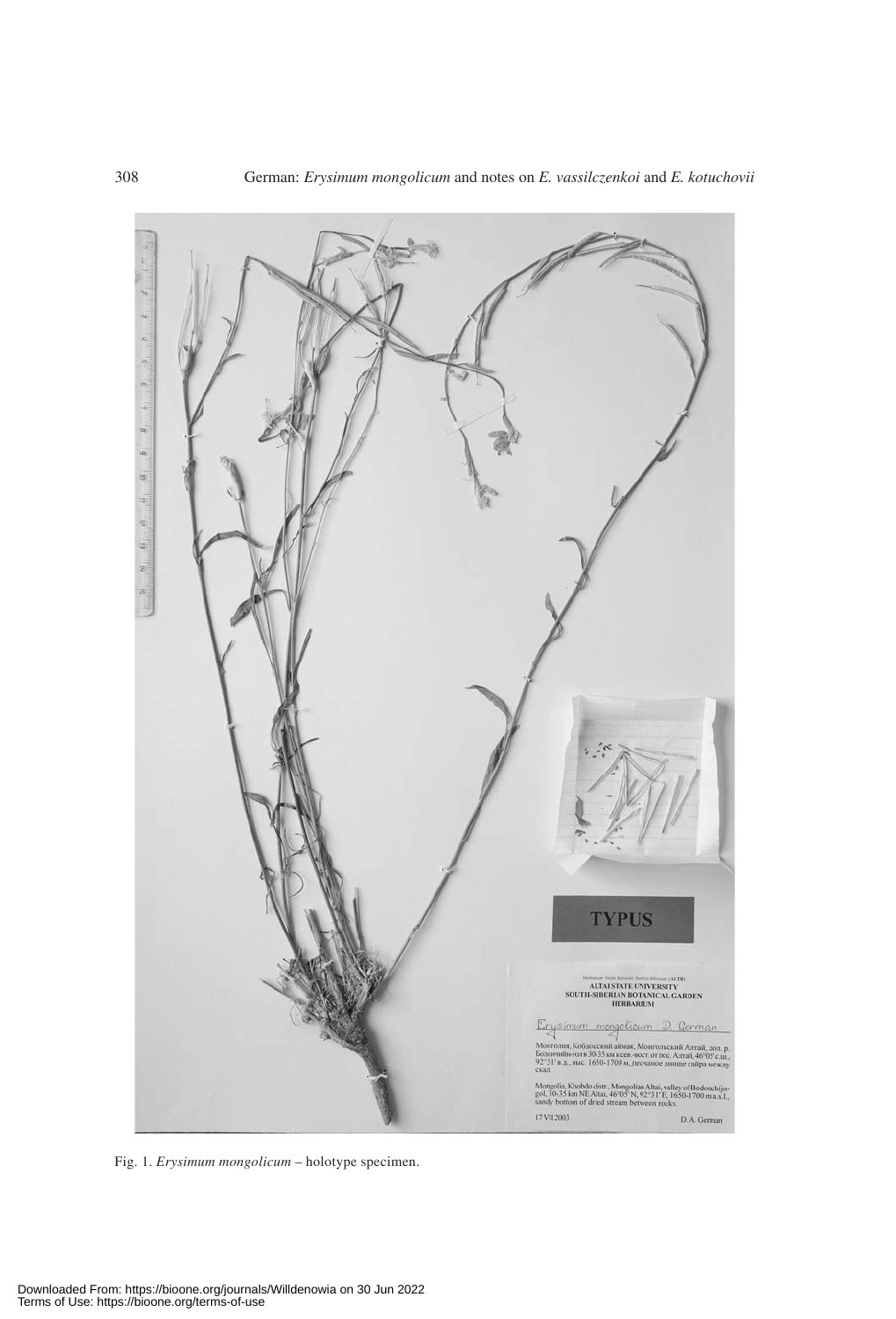#### Willdenowia  $35 - 2005$  309

*Distribution*. – Mongolia (Dzungarian Gobi, adjacent parts of Mongolian Altai). Probably also in neighbouring China (N Xinjiang: westernmost Chinese Altai).

*Note.* – The specimen that served as the basis for the first report of *Erysimum vassilczenkoi* for Mongolia (Dzungarian Gobi, *Golubkova & Cogt 161*, LE), differs from *E. vassilczenkoi* in having much narrower (up to 6 mm wide), mostly linear-oblanceolate leaves, and is supplied with a critical note by Vassilczenko: "A typo foliis angustioribus paulo differt". The plant has no mature fruits, but even immature ones have a length typical for *E. vassilczenkoi* (valvate part up to 15-17 mm). In 2003 the present author had the opportunity to work in W Mongolia not far from the place of the first finding of *"Syrenia macrocarpa"* and succeeded to collect several samples of this plant. Mature fruits had the following dimensions: length of valvate part: (15-)20-28 mm; style length: (4-)6-7(-8) mm; average ratio valvate part to style: (3-)3.5-4; total fruit length (valvate part + style): (20-)28-35 mm; fruit width: 1.8-2.2 mm (up to 2.8 mm at base), width of septum: 1.9-2.3 mm. Their form is linear, they are in general 8-10 and more times longer than broad, and are thus "siliques". The leaves are mostly linear-lanceolate and up to 8 mm wide. These characters distinguish the W Mongolian plants clearly from both *E. vassilczenkoi* and *E. siliculosum*, and justify their recognition as a separate species, *E. mongolicum*.

#### *Erysimum kotuchovii* D. German in Turczaninowia 7(2): 14. 2004

Holotype: Kazakhstan, Vostochno-Kazakhstanskaya oblast' (East-Kazakhstanian province), Sarym-Sakty range, NW foothills, vicinities of Chingistai, valley of Bukhtarma, sandy and gravely deposits, 16.7.1984. *Yu. A. Kotukhov* (ALTB; isotype: Herbarium of Altai Botanical Garden, Ridder, Kazakhstan)*.*

Biennial or short-lived perennial plant, covered throughout with appressed trichomes. *Stems* erect, single or several (3-5) at base, to 52 cm tall. *Basal leaves* rosulate, petiolate; blade linear-oblanceolate to linear or narrowly linear,  $30-70 \times 2-4$  mm, long-attenuate towards base, margin entire, longitudinally folded; *cauline leaves* similar to the basal ones, the middle and upper leaves smaller, short-petiolate to sessile, all rather densely covered with malpighiaceous trichomes and an inconsiderable admixture of 3-rayed ones. *Sepals* pale yellow, 6-11 × 1.8-3.2 mm, strongly saccate, narrowly pale-margined, pubescent with malpighiaceous and 3-rayed trichomes. *Petals* yellow, glabrous, 12-19 × 4-7 mm, claw 8-12 mm, blade almost round. *Stamens* slightly tetradynamous, the lateral 8-13 mm, the median 9.5-15.5 mm long; filaments of the median stamens expanded to 1 mm width; anthers linear, sagittate, 2-4.5 mm long. *Pedicels* (1-)2-5 mm long, in fruit (2.5-)5-7 mm long. *Siliques* linear, (14-)24-39 × 1.5-2 mm, at base slightly (to 2.2 mm) widened, 4-angled, erect, moderately covered with a mixture of 3-rayed and malpighiaceous trichomes oriented transversely, or parallel, or obliquely to the length of the silique (malpighiaceous trichomes of different orientation either mixed on one fruit, along the whole length or in certain parts, or only one type present), sometimes with few 4-rayed trichomes; valves with prominent, green, slightly keeled midvein; septum narrowly veined. *Style* slender, (3-)4-6 mm long, with few 2- and 3-rayed trichomes, stigma with divergent lobes 0.6-1 mm long. *Seeds* 0.6-1.2 × 0.7 mm, ovate or elliptic, often asymmetric, brown, biseriate, 30-40 per locule.

*Other specimens seen*. – Kazakhstan: Bukhtarma area, [vicinities of] Chernovaya, steppe, 10.8.1921. *V. V. Sapozhnikov (TK). —* Mongolia: Mongolian Altai, basin of Sanginin-gol (upper reaches of Kara-Irtysh) near the border with China, 25 km SE the border post Dayan-Nuur of Bayan-Ulgij aimak, 16.-17.7.1988, *I. A. Gubanov*, *R. V. Kamelin & al. 61514* (LE, MW).

*Note.* – The second report of *"Syrenia macrocarpa"* for Mongolia, by Gubanov & al. (1990), is based on the single collection from the vicinity of the Dayan-Nuur lake in NW Mongolia (*Gubanov, Kamelin & al. 61514,* LE, MW). These plants also cannot be attributed to *Erysimum vassilczenkoi,* because they have even longer and narrower fruits (total length up to 38-43 mm, valvate part 33-39 mm, style 4-6 mm, 1.8-2 mm wide (up to 2.2 mm at base), septum 1.5-1.8 mm wide). One might be tempted to assign these specimens to *E. mongolicum,* but the fruit valves in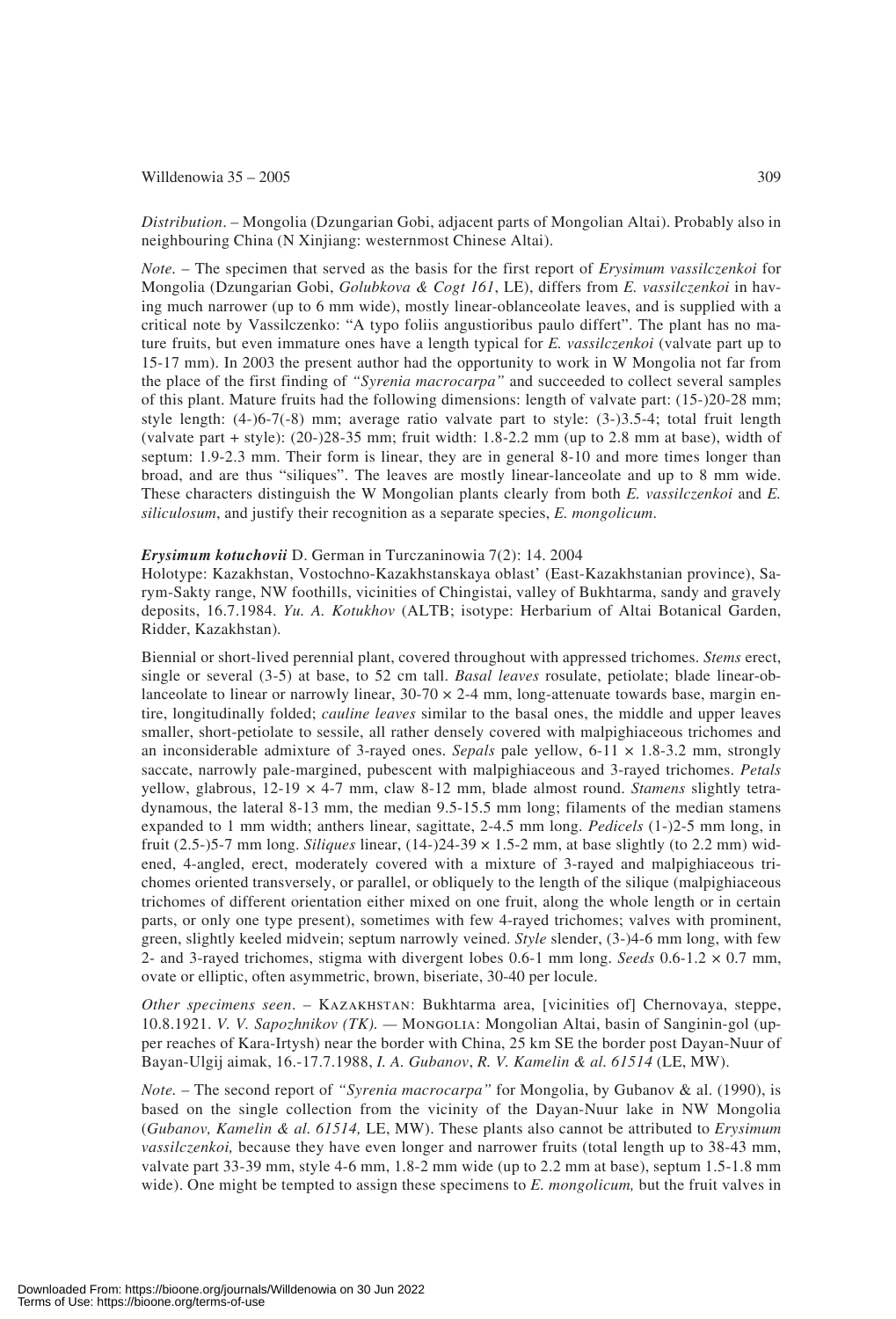

Fig. 2. Distribution of *Erysimum mongolicum* (●), *E. vassilczenkoi* (■) and *E. kotuchovii* (▲).

*E. mongolicum* are covered with tight, almost exclusively transversely oriented, sessile, medifixed 2-rayed (malpighiaceous) trichomes with an inconsiderable admixture of sessile 3-rayed trichomes along the septum margin and on the midrib, occasionally on the valve surface. The indumentum is so dense that the valve surface is completely covered and silvery. In contrast, the fruit valves of the specimens from Dayan-Nuur are covered with moderately dense malpighiaceous trichomes mixed with rather numerous 3-rayed ones common all over the valve surface. Most unusual is the orientation of the malpighiaceous trichomes: these are oriented transversely, or parallel, or obliquely to the length of the silique, and often trichomes of different orientation are mixed on a single fruit. For these peculiarities, the collection can only be attributed to the recently described *E. kotuchovii* D. German from the Kazakhstanian Altai (German 2004).

As *Erysimum kotuchovii* was known only from the type collection from Kazakhstan (two rather poorly developed specimens), the Mongolian material allowed to emend its description. In particular, it is evident that the species may well have transversely oriented trichomes (which are absent on the type) on the fruits, and that plants may have fruits predominantly covered with trichomes oriented either transversely or parallel to its length. However, no geographical correlation of these character states exists (e.g. in a specimen at LE consisting of two plants each represents one of the above mentioned variants of trichome orientation on fruits).

The author previously assumed (German 2004) that this unusual indumentum type, unknown in closely related species, could be due to recent hybridization with a species of *Erysimum* s.str. The considerable variability of this character in addition to the long, linear fruits with comparatively short styles supports this hypothesis.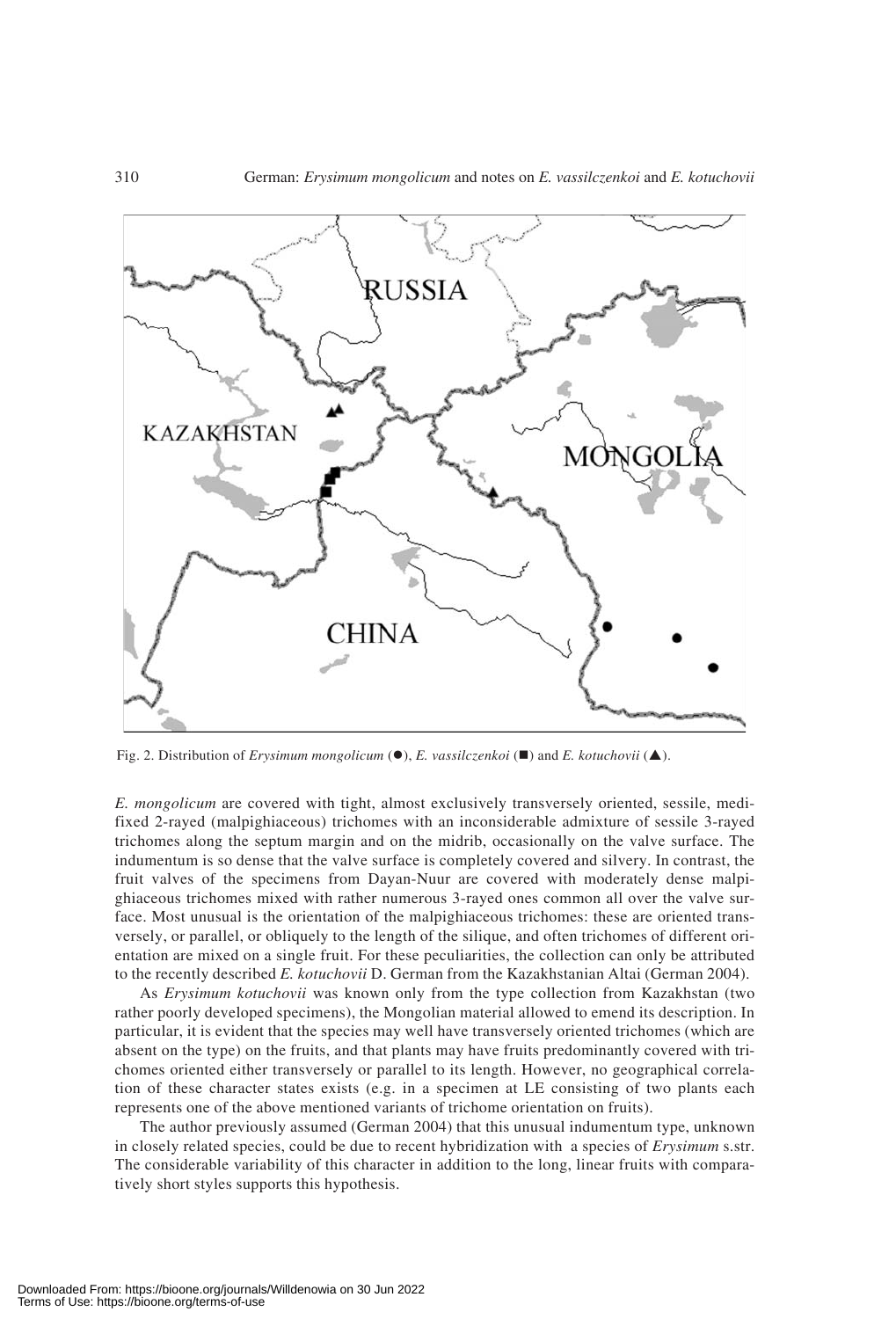#### **Conclusion**

The material of all three species discussed here is very scarce, and though it is evident that each species is rather narrowly distributed, additional field work in the southern Altai, especially in the Chinese Altai, is needed to shed more light on the distribution, morphology, ecology and relationship of these taxa.

All three taxa recognized differ in their ecology. *Erysimum vassilczenkoi* inhabits moving sandy dunes at an altitude of 300-600 m. *E. mongolicum* occurs on dry sandy beds of temporary spring streams ("sairs") in the middle mountainous zone at an altitude of 1600-2000 m. Data on the ecology of *E. kotuchovii* are largely absent, but the species is apparently distributed in mountainous habitats and grows on sandy and gravely deposits along rivers and "in steppes" at an altitude of c. 1200-2100 m.

All three species are very closely related to *Erysimum siliculosum,* which appears to be an ancestral species for the whole group, representing the eastern branch of evolution of the *Syrenia* branch of *Erysimum.* Obviously, this evolutionary line has undergone intensive recent speciation in the southern Altai and neighbouring Dzungaria, resulting in the formation of three endemic species. *E. siliculosum* and the three endemic species can be keyed out as follows.

## Key to *Erysimum siliculosum, E. vassilczenkoi, E. kotuchovii* and *E. mongolicum*

1. Fruits (without styles) 5-16.5 mm long, shorter, or as long as, or up to 2 times longer than styles . . . . . . . . . . . . . . . . . . . . . . . . . . . . . . . . . . . 2 – Fruits (without styles) (14-)20-39 mm long (rarely single fruits on a plant shorter), (2.5-)3- 7 times longer than styles . . . . . . . . . . . . . . . . . . . . . . . . . . .3 2 Fruits (without styles)  $5-12(-14) \times 2-3.5(-4)$  mm; leaves linear to narrowly oblanceolate, (1-)2-5(-8) mm wide, apex mostly acute . . . . . . . . . . . . . . . *E. siliculosum* Fruits (without styles)  $15{\text -}16.5 \times 3.5{\text -}5.5(-6)$  mm; leaves narrowly obovate to oblanceolate, up to 15 mm wide, apex rounded ................. *E. vassilczenkoi* 3 Fruit valve surface silvery, completely covered with very dense, exclusively transversally oriented 2-partit (or occasionally few intermixed 3-partit) trichomes . . . *E. mongolicum* – Fruit valve surface greenish grey, not completely covered with a mixture of 2-partit trichomes of different orientation, 3- and rarely 4-partit trichomes . . . . . *E. kotuchovii*

Finally, some comments on the status of *Syrenia* seem appropriate. There is a set of characters that supports the generic rank of this group in the view of several authors: (1) absence of median nectaries in *Syrenia* versus presence in *Erysimum*, (2) transverse orientation of the malpighiaceous trichomes on fruits in *Syrenia* versus not transversely oriented in *Erysimum,* and (3) biseriate seeds in *Syrenia* versus uni- or rarely biseriate seeds in *Erysimum* (Ball 1993). Obviously, non of these characters is actually reliable to set *Syrenia* apart, since there are some exceptions for each of them. With respect to the seed arrangement and presence/absence of median nectaries such exceptions are given by Ball (1993); with respect to the orientation of the trichomes on the fruits, a perfect exception provides *E. kotuchovii* (see above). Moreover, both Busch (1931) and Vassilczenko (1939) reported the presence of median nectaries in certain species of *Syrenia*.

Only recently Veselova (2002) defended the separation of *Syrenia* and gave additional arguments in support of its generic status, viz. the exclusive presence of malpighiaceous trichomes in *Syrenia* (versus 2-6-partit trichomes in *Erysimum*) and the preference of sandy habitats on plains (versus mostly rocky habitats in mountainous areas in *Erysimum*). However, both characters also do not work. All species of *Syrenia* have 3-fid trichomes at least on the sepals, and there is a number of species of *Erysimum* covered with exclusively malpighiaceous trichomes. Some species of *Syrenia* (e.g. *E. mongolicum*) occur exclusively in mountainous areas, whereas some species of *Erysimum* s.str. are obligatory psammophytes growing only on plains (e.g. *E. czernjajevii* N. Busch). Therefore, neither morphology nor ecology provide any argument to justify a separation of *Syrenia* from *Erysimum*.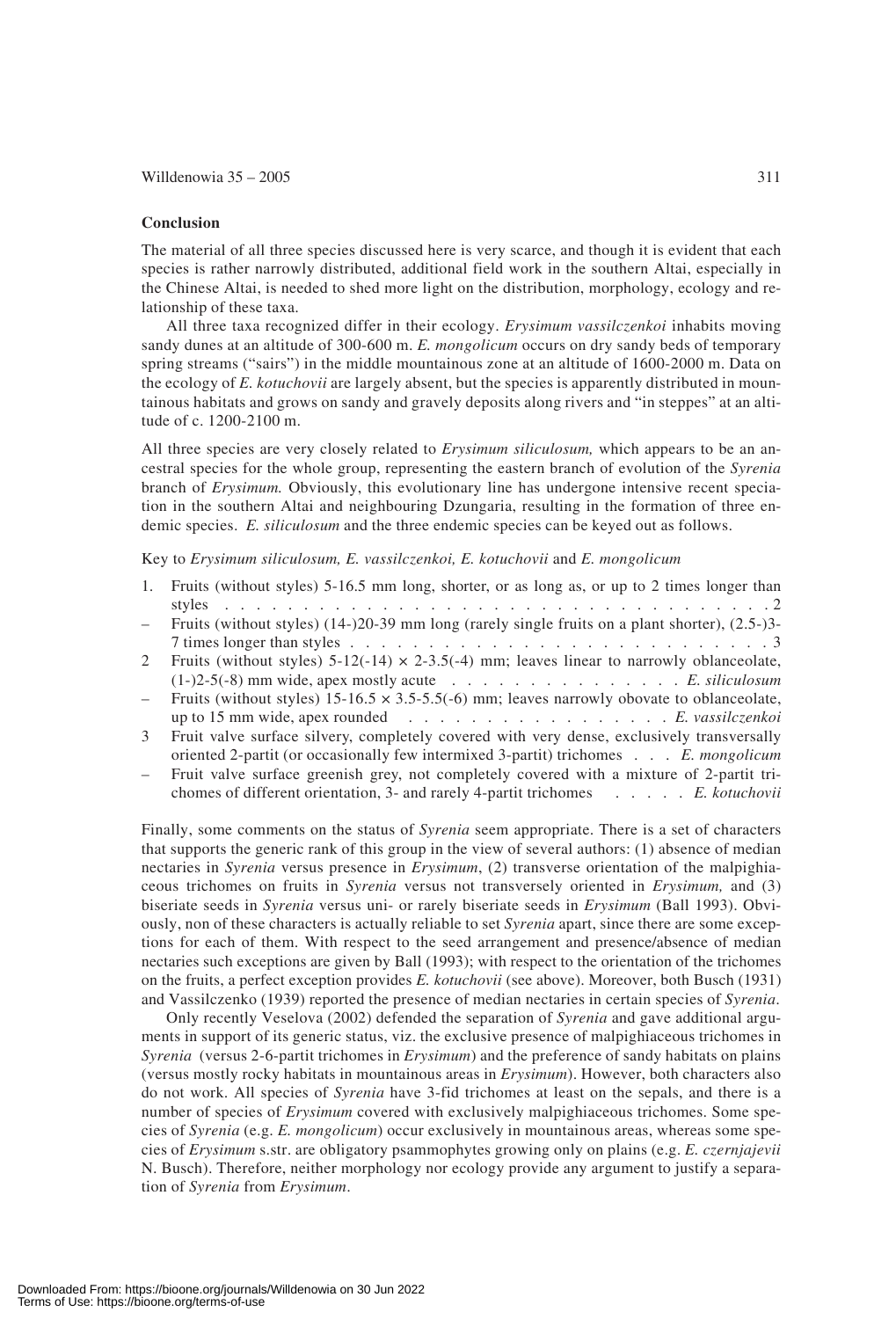#### **Acknowledgements**

The author is most grateful to A. I. Shmakov and R. V. Yakovlev (Barnaul) for the organization of the field trip in W Mongolia in 2003, and to the curators and personnel of LE (R. V. Kamelin, O. V. Cherneva & A. E. Borodina-Grabovskaya), MW (I. A. Guvanov, S. A. Balandin & T. P. Balandina), TK (I. I. Gureeva, N. V. Kurbatskaya & A. L. Ebel), ALTB (N. A. Usik, S. V. Smirnov) for providing the opportunity of work with the herbarium material. I also thank E. von Raab-Straube and N. Kilian (Berlin), Chen W.-L. (Beijing), N. V. Friesen (Osnabrueck), E. A. Davydov and E. L. German (Barnaul) for different kind of help during the preparing and publication of the present paper. Special thanks for his reviews are due to I. Al-Shehbaz, who's fruitful comments and suggestions helped to improve the manuscript considerably.

#### **References**

- Adylov, T. A. 1974: *Syrenia*. Pp. 79-80 in: Pahomova, M. G. (ed.), Conspectus Florae Asiae Mediae **4.** – Tashkent.
- An, Z.-H. 1983: Claves plantarum xinjiangensium. Urumqi.
- 1995: *Cruciferae*. Pp. 38-229 in: Mao, Z.-M. (ed.), Flora xinjiangensis **2(2).** Urumqi.
- Appel, O. & Al-Shehbaz, I. A. 2002 [2003]: *Cruciferae*. Pp. 75-174 in: Kubitzki, K. (ed.), The families and genera of vascular plants **5.** – Berlin & Heidelberg.
- Ball, P. W. 1993: *Erysimum* L., *Syrenia* Andrz. Pp. 325-336 in: Tutin, T. G., Burges, N. A., Chater, A. O., Edmondson, J. R., Heywood V. H., Moore, D. M., Valentine, D. H., Walters, S. M. & Webb, D. A. (ed.), Flora europaea, ed. 2, **1.** – Cambridge, etc.
- Busch, N. A. 1931: Flora Sibiri i Dal'nego Vostoka [Flora of Siberia and the Far East] **6.** Leningrad.
- Dorofeyev V. I. 2004: Plody krestotsvetnyh: raznoobrazie, stroenie, classifikatsiya, proiskhozhdenie [Fruits of *Cruciferae*: diversity, structure, classification, origin]. – Turczaninowia **7(3):** 76-87.
- German, D. A. 2002: K voprosu sohraneniya vidovogo raznoobraziya krestotsvetnyh Altaiskoj Gornoj Strany [To the problem of Altai Mountain Country *Cruciferae* species diversity conservation]. – Pp. 245-252 in: Problems of Botany of South Siberia and Mongolia. Proceedings of the 1st International Scientific-Practical Conference (Barnaul, 26.-28.11.2002). – Barnaul.
- 2003a: Zametki po vidovomu sostavu i rasprostraneniyu krestotsvetnyh Vostochnogo Kazakhstana [Notes on species composition and distribution of East Kazakhstan *Cruciferae*]. – Pp. 30-36 in: Plant world of Kazakhstan investigation and protection / Proceedings of the 2nd International Botanical Conference of young scientists, devoted to the memory of M. S. Baytenov (Almaty, 2003, April, 8-10). – Almaty.
- 2003b: Zametki po rodu *Alyssum* L. *(Cruciferae)* Kazakhstana [Notes on the genus *Alyssum* (*Cruciferae*) in Kazakhstan]. – Turczaninowia **6(1):** 45-57.
- –– 2004: Novye taksony roda *Erysimum* L. *(Cruciferae)* iz Kazakhstanskogo Altaia [New taxa of the genus *Erysimum* L. *(Cruciferae)* from the Kazakhstanian Altai]. – Turczaninowia **7(2):** 14-18.
- Goloskokov, V. P. 1984: Flora Dzungarskogo Alatau [Flora of the Dzungarian Alatua]. Alma-Ata.
- Grubov, V. I. 1976: Shestoye dopolnenie k spisku flory Mongol'skoj Narodnoj Respubliki [Sixth addition to the check-list of flora of Mongolian People Republic]. – Bot. Zurn. **61:** 1751-1753.
- 1982: Opredelitel' sosudistykh rastenij Mongolii (s atlasom) [Key to the vascular plants of Mongolia (with an atlas)]. – Leningrad.
- Gubanov, I. A., Kamelin, R. V., Budantsev, A. L., Ganbold, E. & Darijmaa, Sh. 1990: Novye vidy i rody rastenij dlya flory Mongolii i otdelnykh ee raionov [New species and genera of plants for the flora of Mongolia and its districts]. – Bull. Soc. Naturalistes Moscou, Sect. Biol. **95(1):** 117-123.
- Holmgren, P. K. & Holmgren, N. H. 1998- (continuously updated): Index herbariorum. http://sciweb.nybg.org/science2/IndexHerbariorum.asp